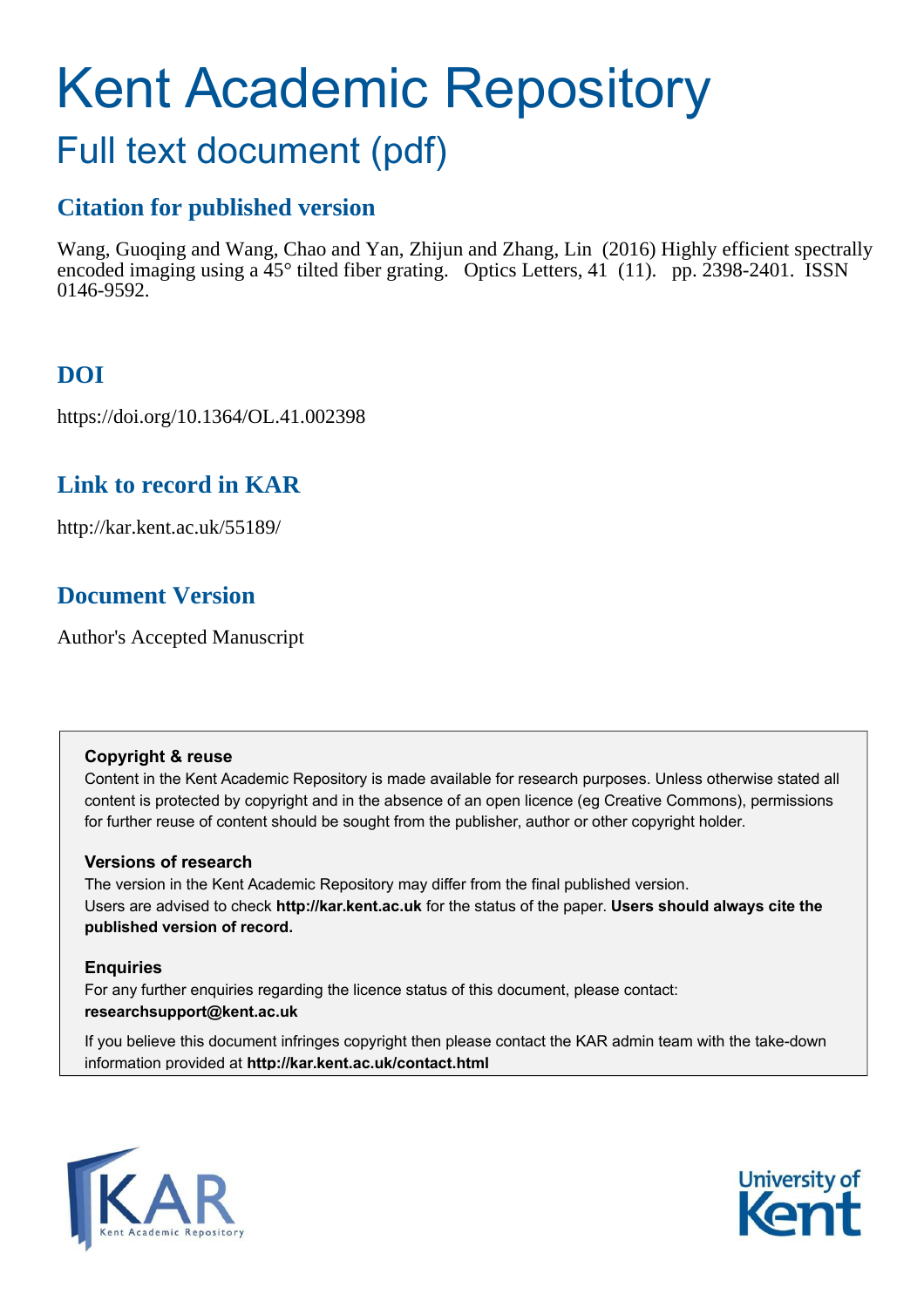## **Highly Efficient Spectrally Encoded Imaging Using a 45° Tilted Fiber Grating**

### **GUOQING WANG, <sup>1</sup> CHAO WANG, 1,\* ZHIJUN YAN, 2,3 LIN ZHANG<sup>2</sup>**

*<sup>1</sup>School of Engineering and Digital Arts, University of Kent, Canterbury, CT2 7NT, United Kingdom*

*<sup>2</sup>Aston Institute of Photonic Technologies, Aston University, Birmingham, B4 7ET, United Kingdom*

*<sup>3</sup>State Key Laboratory of Transient Optics and Photonics, Xi'an Institute of Optics and Precision Mechanics, Chinese Academy of Sciences, Xi'an 710119, China*

*\*Corresponding author[: C.Wang@kent.ac.uk](mailto:C.Wang@kent.ac.uk)*

Received XX Month XXXX; revised XX Month, XXXX; accepted XX Month XXXX; posted XX Month XXXX (Doc. ID XXXXX); published XX Month XXXX

**A novel highly efficient, fiber-compatible spectrally encoded imaging (SEI) system using a 45° tilted fiber grating (TFG) is proposed and experimentally demonstrated for the first time. The TFG serves as an infiber lateral diffraction element, eliminating the need for bulky and lossy free-space diffraction gratings in conventional SEI systems. Under proper polarization control, due to the strong tilted reflection, the 45° TFG offers a diffraction efficiency as high as 93.5%. Our new design significantly reduces the volume of the SEI system, improves energy efficiency and system stability. As a proof-of-principle experiment, spectrally encoded imaging of a customer-designed sample (9.6 mm × 3.0 mm) using the TFG-based system is demonstrated. The lateral resolution of the SEI system is measured to be 42 づm in our experiment┻ © 2016 Optical Society of America**

*OCIS codes: (050.1950) Diffraction gratings; (110.22970) Image detection systems; (060.3735) Fiber Bragg gratings.* 

http://dx.doi.org/10.1364/OL.99.099999

Spectrally encoded imaging (SEI) is a new type of imaging technology, which maps transverse spatial coordinates of the object into wavelength of the illuminating light [1]. The unique one-to-one mapping between space and wavelength is achieved by using diffractive optical elements, such as a diffraction grating for 1D imaging [2] and the joint use of a virtually imaged phased array (VIPA) and a diffraction grating for 2D imaging [3]. SEI technique has attracted considerable research interests due to its features of wide options of illumination wavelength beyond visible light [4], and a great number of resolvable points [5]. However, one difficulty associated with the SEI approach is the poor temporal resolution, which is mainly due to the limited speed in wavelength tuning or spectrum measurement. Recently, a new optical imaging scheme known as serial timeencoded amplified microscopy (STEAM) has enabled ultrafast SEI with unprecedented imaging speed of tens of MHz [3]. This is made possible by adopting a second one-to-one mapping from spectrum to a serial temporal data stream using chromatic dispersion with high-speed single-pixel detection. STEAM technology has been successfully applied in ultrafast laser scanning [6] and flowing particle screening [7], showing great potential in real-time high-throughput measurements [8].

A key element in both SEI and STEAM imaging systems is the diffractive optical device, which encodes the spatial information (image) into the optical spectrum. Diffraction gratings with high groove density are most commonly used due to their high angular dispersion. However, free-space diffraction gratings are usually costly and bulky, which makes miniaturization of SEI systems a real challenge. Most importantly, ruled or holographic diffraction gratings have limited diffraction efficiency (up to 75%) due to the inherent strong zeroth-order reflection. This problem becomes more severe if multiple gratings are used or the diffraction grating also collects light for imaging [3-8]. In STEAM system, in particular, the need for both diffraction gratings and optical fibers to achieve space-to-wavelength mapping and wavelength-to-time mapping, respectively, also results in complex and lossy light coupling between fiber links and free-space optical components. These technical issues hinder widespread application of SEI and STEAM imaging techniques in real practice where low-cost, energy efficient and compact imaging devices are desired.

In this Letter, we propose and experimentally demonstrate a novel highly efficient, fiber-compatible SEI system. Here a 45° tilted fiber grating (TFG) is presented as a highly efficient, compact in-fiber lateral diffractive element in the SEI system, eliminating the need for bulky and lossy free-space diffraction gratings in conventional SEI systems [3-8]. The experimental results indicate that the TFG has a significantly enhanced diffraction efficiency of 93.5%. Moreover, the TFG-based in-fiber diffraction scheme is more desirable in STEAM systems, as the TFG is inherently compatible with optical fibers that provide chromatic dispersion. Not only diffraction loss, but also coupling loss between free-space and fiber optics links will be greatly reduced. Therefore the TFG enables compact and more energyefficient SEI and STEAM systems.

A TFG is one type of fiber gratings with special characteristics. Its grating structure is tilted with respect to the fiber axis instead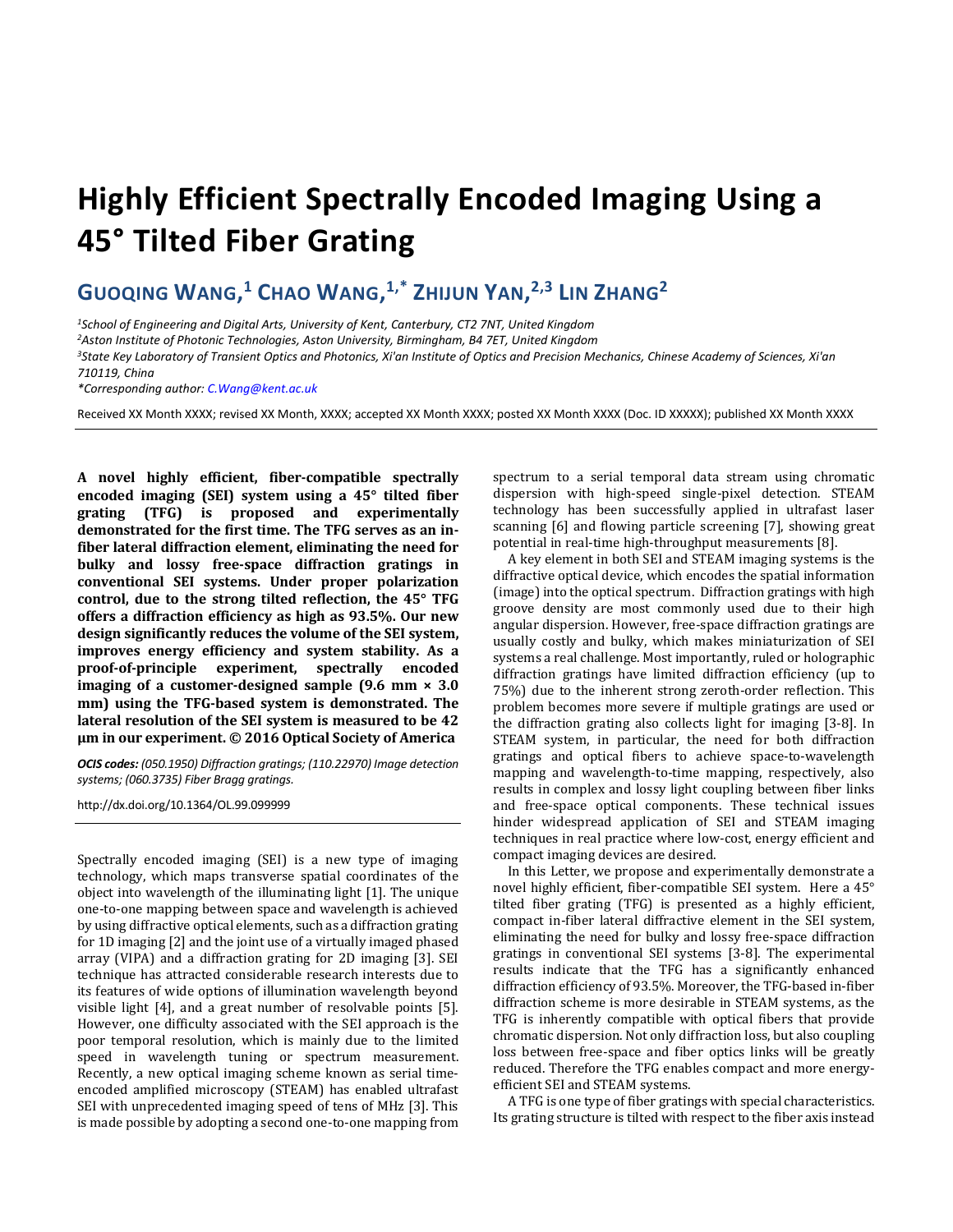of perpendicular to it, which endows it with unique optical properties in comparison with normal fiber Bragg gratings (FBGs) and long period fiber gratings. The concept of TFG was first proposed by Meltz et al. in 1990 [9], and the mode matching mechanism was analysed in great detail by Erdogan and Sipe [10]. In small angle (<10°) TFGs, the propagated light in the fiber core region will be coupled into both backward-propagating core mode and contra-propagating cladding modes, resulting in multiple resonances at the transmission spectrum. In a large angle (such as 45°) TFG, on the other hand, both types of mode couplings are not supported. The light propagation direction is enormously changed due to the largely titled grating structure, which results in direct lateral diffraction into open space in contrast of axial reflection in FBGs, as shown in Fig. 1. In order to fulfil the phase matching condition of broadband side diffraction from the TFG, the lateral diffraction angle is thus strongly wavelength dependent, which makes the TFG a promising candidate for a compact, in-fiber diffractive element. A large angle TFG is a polarization-dependent device. One unique feature of 45° TFGs is that only s-polarized light can be significantly radiated out of fiber core and p-polarized light has a zero transmission loss, making the polarization dependent loss as high as  $\sim$  40 dB [11]. This unique characteristics allows us to develop it as a highly efficient diffractive optical fiber element by properly controlling the polarization of the incident light. To ensure a high diffraction efficiency, the input light beam should be linearly polarized. Thanks to their unique optical properties, large angle TFGs have found a wide range of attractive applications including in-fiber polarizers [11, 12], a miniature optical spectrum analyser [13], and low-cost optical coherence tomography [14]. Here we propose and demonstrate, for the first time to our best knowledge, the utility of a 45° TFG in spectrally encoded imaging, leading to greatly enhanced energy efficiency, system stability, compactness, and fiber-compatibility.



Fig. 1. Principle of a 45° TFG as an in-fiber diffractive element. (a) Wavelength dependent lateral diffraction from the TFG. (b) Divergent output characteristics in radial plane. CL: cylindrical lens.

The structure of a 45° TFG is shown in Fig. 1(a). When the incident light is sent to the TFG, broadband side diffraction is formed due to the largely tilted reflection along the grating structures. Light with different wavelength will be diffracted at different angles. The angular dispersion of the 45° TFG, which characterizes the change of diffraction angle corresponding to a small change in wavelength, is given by [13]

$$
D = \frac{d\theta(\lambda)}{d\lambda} = -\sin(2\theta)\frac{1}{\lambda}
$$
 (1)

where  $\lambda$  is the wavelength of incident light,  $\theta$  is the angle of lateral diffraction. Apparently, atilt angle of 45° ensures the maximum angular dispersion for a given optical wavelength. For light of 1550 nm, it is thus about 0.037°/nm. Taking the optical refraction at interfaces between fiber core, cladding and air into account, the actual theoretical value of angular dispersion in free space is 0.054°/nm.

Fig. 1(b) illustrates the radial plane view of the lateral diffraction. The emitted light beam is divergent in the radial direction due to the cylindrical shape of the fiber. The divergent angle  $\alpha$  is related to the lateral numerical aperture (NA) of the fiber as  $NA = sin(\alpha)$ . For imaging purpose, a cylindrical lens is therefore required to collimate the light beamin the vertical (Y-) direction.

A 45° TFG was fabricated to function as an efficient in-fiber diffractive element in the proposed SEI system. The TFG was written directly into a standard telecom single-mode fiber (SMF-28) using the standard scanning phase mask technique with continuous-wave UV-light at 244 nm [15]. To achieve the required 45° slanted grating fringes, the phase mask was rotated by 33.3°. The fabricated TFG is 24mm long, ensuring high efficiency of diffraction [11].

Performance of the fabricated 45° TFG is first evaluated regarding the specification requirements for SEI. Fig. 2 shows the relation between the diffraction angle and the illuminating wavelength (red dotted black line) within a 30 nm spectral band (1530 – 1560 nm). It is clearly seen that a linear relation (red line) is obtained. The angular dispersion of the 45° TFG is thus estimated to be 0.061°/nm from the measured results, which is in good agreement with theoretically predicted angular dispersion of 0.054°/nm. The discrepancy is mainly due to the measurement error.In addition, the 45° TFG offers a uniform intensity distribution of diffraction with fluctuation less than 0.3 dB across the entire 30nm bandwidth, as shown in Fig. 2. Note that the measured diffraction power was not corrected according to the photodetector's response efficiency, which has a negligible wavelength dependence.



Fig. 2. Measured angular dispersion of the 45° TFG (red-dotted black line) with linear fitting result (red line) and the intensity distribution of lateral diffraction (blue line).

Diffraction efficiency of the fabricated 45° TFG is also measured. As there is no Bragg reflection nor cladding mode coupling in large angle TFGs, when the incident light propagates in the TFG, a portion of it is diffracted into open space while the remaining part keeps propagating in the fiber core. Therefore, diffraction efficiency of the TFG is given by

$$
\eta = \frac{P_{diff}(\lambda)}{P_{in}(\lambda)} = \frac{P_{diff}(\lambda)}{P_{diff}(\lambda) + P_{trans}(\lambda)}
$$
(2)

where  $P_{in}(\lambda)$ ,  $P_{diff}(\lambda)$  and  $P_{trans}(\lambda)$  are the total input, diffracted and transmitted optical power, respectively. Strength of lateral diffraction from the TFG is largely dependent on the polarization state of the input light with respect to the tilted grating structures [11]. Fig. 3 shows the measured maximum diffraction efficiency at a properly controlled polarization state of the linearly polarized incident light. The average diffraction efficiency of the TFG is as high as 93.5% across the broad wavelength range from 1530 to 1560 nm, which is much higher than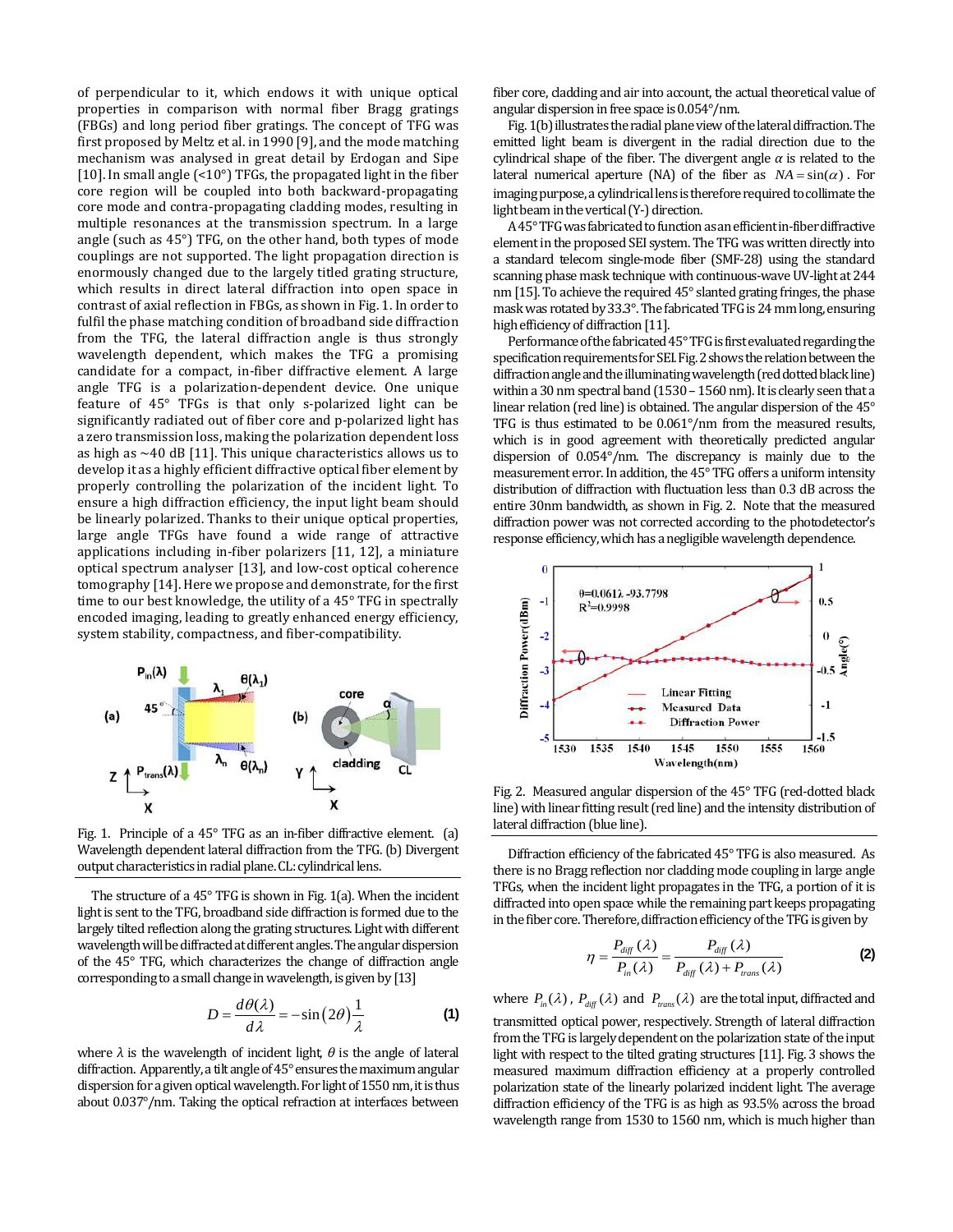that of normal free-space diffraction gratings. This verifies the utility of the 45° TFG as a highly efficient in-fiber diffractive element.

Noting that the diffraction efficiency is also dependent on the length of the TFG [11]. More light can be diffracted by a longer TFG. However, there is an exponential decay in propagation direction for the emitted intensity profile. The diffracted beam pattern from the side of the TFG for a single input wavelength of 1545 nm is measured using a highlysensitive infrared sensor card and shown in the inset of Fig. 3. It can be seen that our 24-mm long TFG offers strong diffraction while a longer TFG will provide even higher diffraction efficiency.



Fig. 3. Measured maximum lateral diffraction efficiency of the 45° TFG at a properly controlled polarization state. Inset: the image of diffraction pattern showing exponential decay.



Fig. 4. Schematic diagram of the SEI system based on a 45° TFG. WSL: wavelength swept laser, PC: polarization controller, TFG: tilted fiber grating, CL: cylindrical lens, PL: plain-convex lens, PD: photo-detector, DSP: digital signal processing.

To demonstrate the utility of the 45° TFG in a highly efficient SEI system, we constructed the experimental apparatus as shown in Fig. 4. A wavelength swept laser (Agilent 8168E) was employed to provide broadband illuminating light. The main advantage of using a tunable laser rather than a broadband light source is that here sophisticated optical spectrum analyzer is not required and spectrum measurement can be done using a single-pixel photo-detector in a fast manner. Light from the laser was launched into the fiber containing the 45° TFG, where light was diffracted from one side of the TFG. As the lateral diffraction of light is strongly polarization-dependent, a polarization controller (PC) was employed to maximize the overall diffraction efficiency. The use of 45° TFG as an in-fiber diffraction element significantly reduces the volume of the imaging system as well as the optical insertion loss and the complexity of the system.

A cylindrical lens with a focal length of 20 mm was placed after the TFG for vertical beam collimation. The beam-widthof the diffracted light is determined by the length of the TFG(inset, Fig. 3). The diffracted light beams with different wavelengths are largely overlapped in space. To achieve the unique space-to-wavelength mapping for SEI, a lens set is designed to focus different colours of light into separate spatial coordinates on the image plane. The lens set involves two plain-convex lenses with focal lengths of 250 mm and 200mm, respectively, separated by 130 mm.

Our SEI system operates in transmission mode, as shown in Fig. 4, which has the advantages of zero reflection disturbance and low reception loss compared to conventional reflection mode SEI systems. As light can be coupled back from free space to TFG, our system can work in reflection mode as well, which is desired for non-transparent objects. A 2-dimensional (2D) sample with a size of 3.0mm by 9.6mm is used as the test target and placed in the image plane. After the light propagates through the target, the image was encoded onto the spectrum of the illuminating light thanks to the space-to-wavelength mapping. The spectrally encoded light is focused by another plainconvex lens and detected by a single pixel free space photo-detector (PD) with a large active area of 6 mm by 6 mm. Coupling loss from free space to the PD is minimal. The SEI image was finally reconstructed in the digital domain by decoding the spectrally encoded information.



Fig. 5. (a) CCD image of the target with letters "KENT"; (b) the reconstructed dark-field 2D image obtained by the TFG-based SEI system.

The test target is an opaque metal plate with four transparent letters "KENT". The width of strokes in the letters is around 0.6mm. Figure  $5(a)$ shows the CCD image of the customer-designed test target. As a proofof-concept demonstration, vertical line scanning SEI imaging was carried out by rapidly sweeping the laser wavelength. The step of wavelength scanning is 0.1 nm and the scanning range is 21.5 nm from 1530 to 1551.5 nm. The 2D imaging was achieved by moving the target in the horizontal direction with a step of  $30 \mu$ m. The reconstructed darkfield 2D image of the target is shown in Fig. 5(b), which clearly shows the word "KENT". The number of pixels in the captured target image is  $320\times215$  (horizontal  $\times$  vertical). The result firmly verifies the utility of the 45° TFG as an efficient diffractive element in SEI imaging.

Figure 6 shows a vertical line scanning of the right part of letter "E", as shown in Fig. 5(a). Grey shadow areas represent the opaque parts. TFG-enabled one-to-one mapping between the measured optical spectrum and the 1D target appears evident. The reconstructed 1D image matches well with the actual target. Lateral resolution of the TFGbased SEI imaging can be estimated by measuring the point spread function (PSF) of a sharp edge (such as the edges of three horizontal strokes in letter "E"). In our proof-of-concept experiment, lateral resolution of the SEI system is estimated to be  $42 \mu m$ , as shown in Fig. 6.